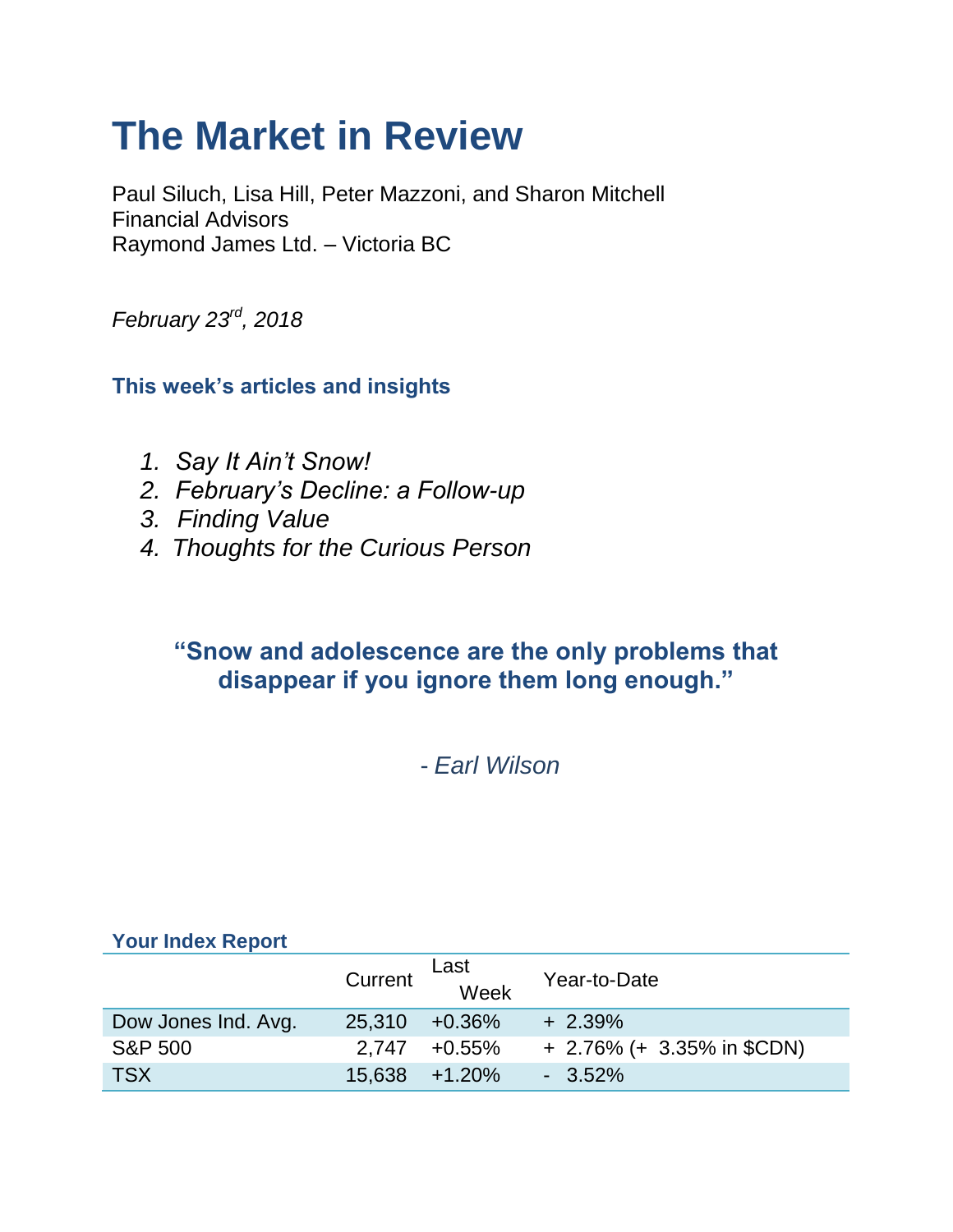# **Say It Ain't Snow!**

Forget the market drop two weeks ago, and the calamity of Canada's silver medal in women's hockey – Victoria has snow this week. Although we get some flakes every year, we are not prepared for more than an inch of the stuff. Victoria has an annual budget of just \$36,000 for snow removal, which means we either get little snow, or we are just very bad planners. We think we had one city plow driver, though he may have retired – the \$36,000 may be his pension.

By February, Victoria's first flowers are already up. The snowdrops, crocuses, and first daffodils have started colouring gardens by now and the first tree blossoms have started to unfurl. It seems odd that we should be subjected to snow in the middle of Victoria's spring. Shouldn't we be done by February?

February is the third coldest month of the year on the west coast, based on average daily temperatures. However, it almost ties with December for having days with the coldest temperatures. This makes some sense, in that the ground has had four months to chill and the arctic air, when it arrives, has had months of Russian freezing and North Pole darkness to become extra frigid. The biggest snow dumps happen in December, when the winter rains collide with the coldest temperatures, but we are never out of the woods here until March.

We average 1.2 days of 6 cm of snow in February (source: Currentresults.com). In other words, this happens every year, yet we are always surprised when it hits.

Climate change advocates say snow will soon be a thing of the past, so tell us to enjoy it while it lasts. There are still a few diehard cooling scientists out here who say the opposite – the Earth has entered a new mini-Ice Age - so more snow could be the norm.

For the sake of Victoria's snow removal budget, we are hoping for global warming. Or at least an early spring.

## **February's Decline: a Follow-up**

In our letter of two weeks ago, we recommended not panicking. Both Canada's S&P/TSX index and the S&P 500 are up +3% since then. So far, so good.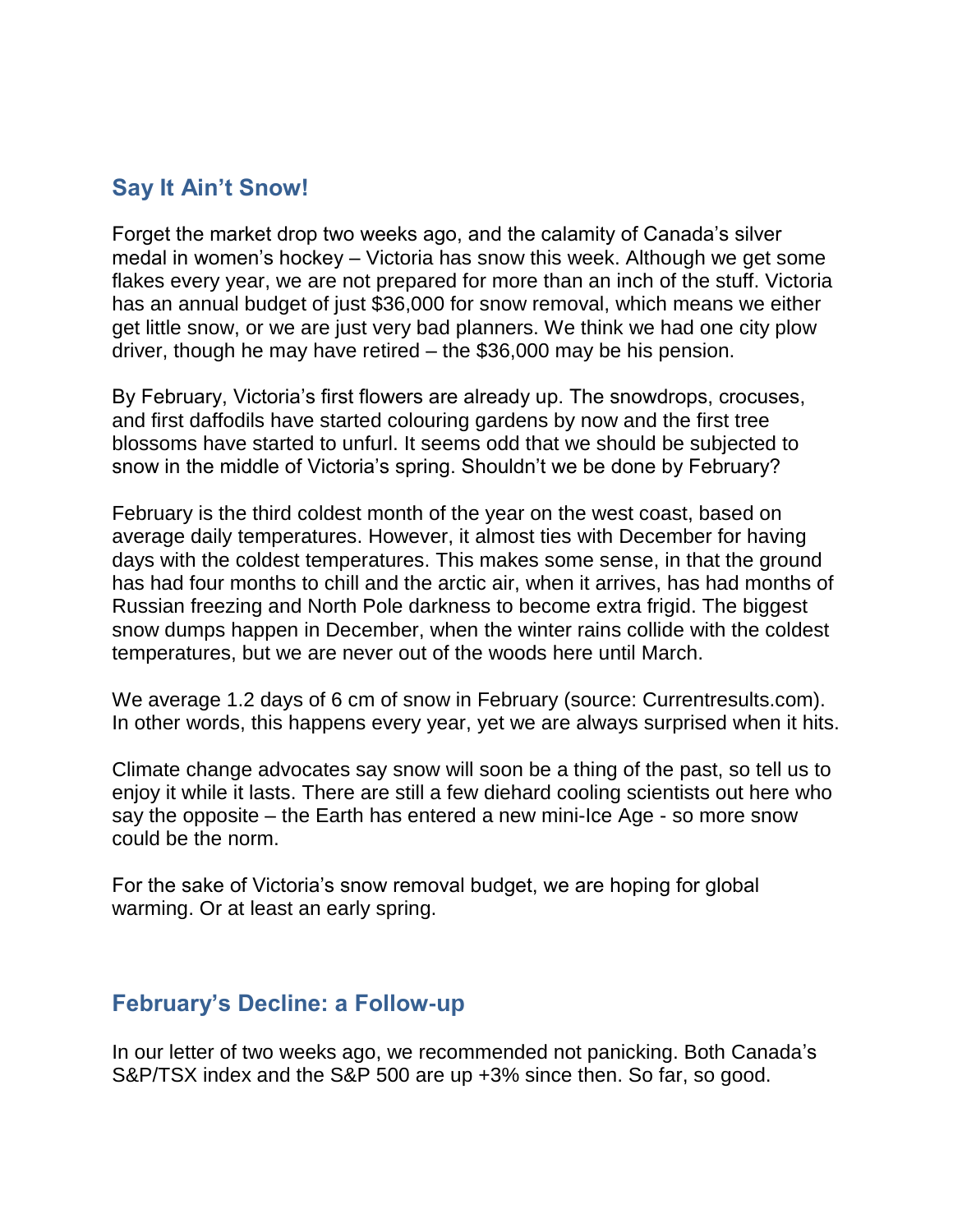Are we done with this decline? It is hard to say, but on average, after a decline of -11% (the maximum we reached), it can take 6 weeks to 6 months of churning before markets can resume their uptrend. What we like to see is a surge of eager buyers coming back in to the markets, when 9 of 10 stocks rise together over a couple of days. These are signals that the worst is over and the ultimate equation – more buyers than sellers – is working again.

Again, we have not yet seen that, so we are likely to experience more rallies, failures, swoons, and rebounds. Great for traders, but frustrating for investors. The machine algorithms also make these oscillations more pronounced.

Meanwhile, the economy continues to sizzle. Profits are climbing at the majority of US and Canadian corporations, which is the ultimate foundation for higher stock prices.

- The US Leading Economic Index (LEI) rose 1.0% in January, the second most since November 2013. The last six months were the best since April 2011 (source: Ned Davis Research).
- Canada finished off 2017 with a very strong quarter of growth as well.
- Unemployment in Canada is now 5.9% versus 4.1% in the US.

The biggest fears are stemming from interest rates. The US is poised to hike their T-Bill rate again in March. This has the effect of raising rates on everything from T-Bills to 10-year bonds.

The reality is that interest rates have been held too low for too long. They are now gradually normalizing. As long as the economy is growing at the same rate, or faster, than the rate hikes, things should be fine. As mentioned above, world economies are strong, and getting stronger.

The differences between the Canadian and US economies may become more apparent this year. The biggest drivers of Canada's growth in 2017 were consumer spending and construction. Given that Canadians have nearly the highest debt load in the world, and governments in Ontario and BC are enacting policies to slow the runaway rise in home prices (which will likely slow the runaway rise in new construction), the good times may be near an end.

One of the biggest differences is in business spending – businesses spending to grow or become more productive. In Canada, worries over the cancellation of NAFTA, increasing US protectionism, rising taxes, and a firm dollar have led to a decline in business investment of -2.1% in the final quarter of 2017. This was the ninth quarterly contraction in a row (source: CBC News).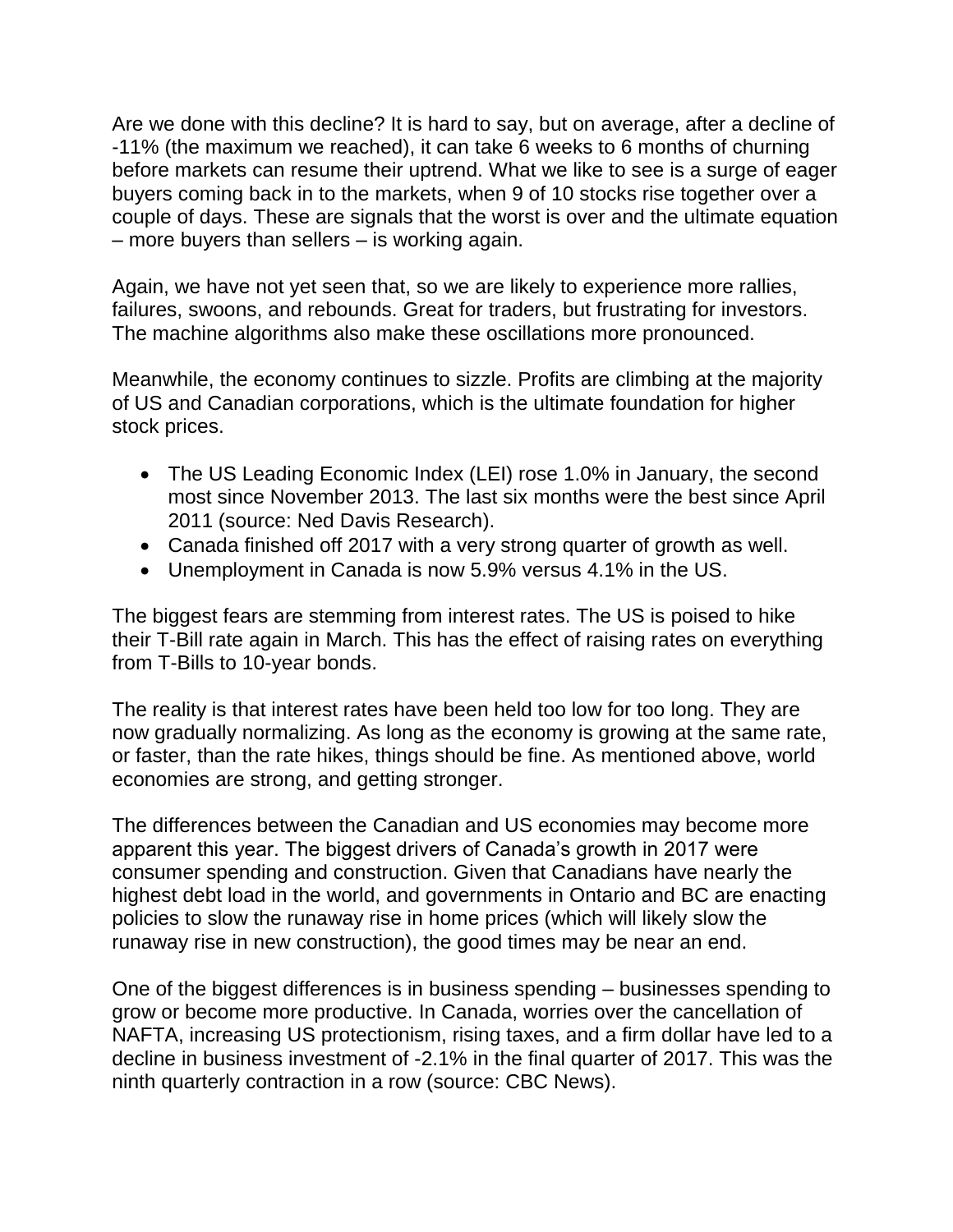Canadian businesses are hesitant to invest in themselves, in other words.

Contrast that with the optimism in the US, where confidence has been spurred by the new tax cuts and "America First" cheerleading. Business investment in new equipment rose at its fastest pace in three years in the third quarter.

The Canadian dollar has declined \$0.03 versus the US dollar since the beginning of February. This is one way Canada becomes more competitive with the US:



Source: StockCharts

# **Finding Value**

We have had a few calls regarding bargains to be had as a result of the decline.

We offer these observations: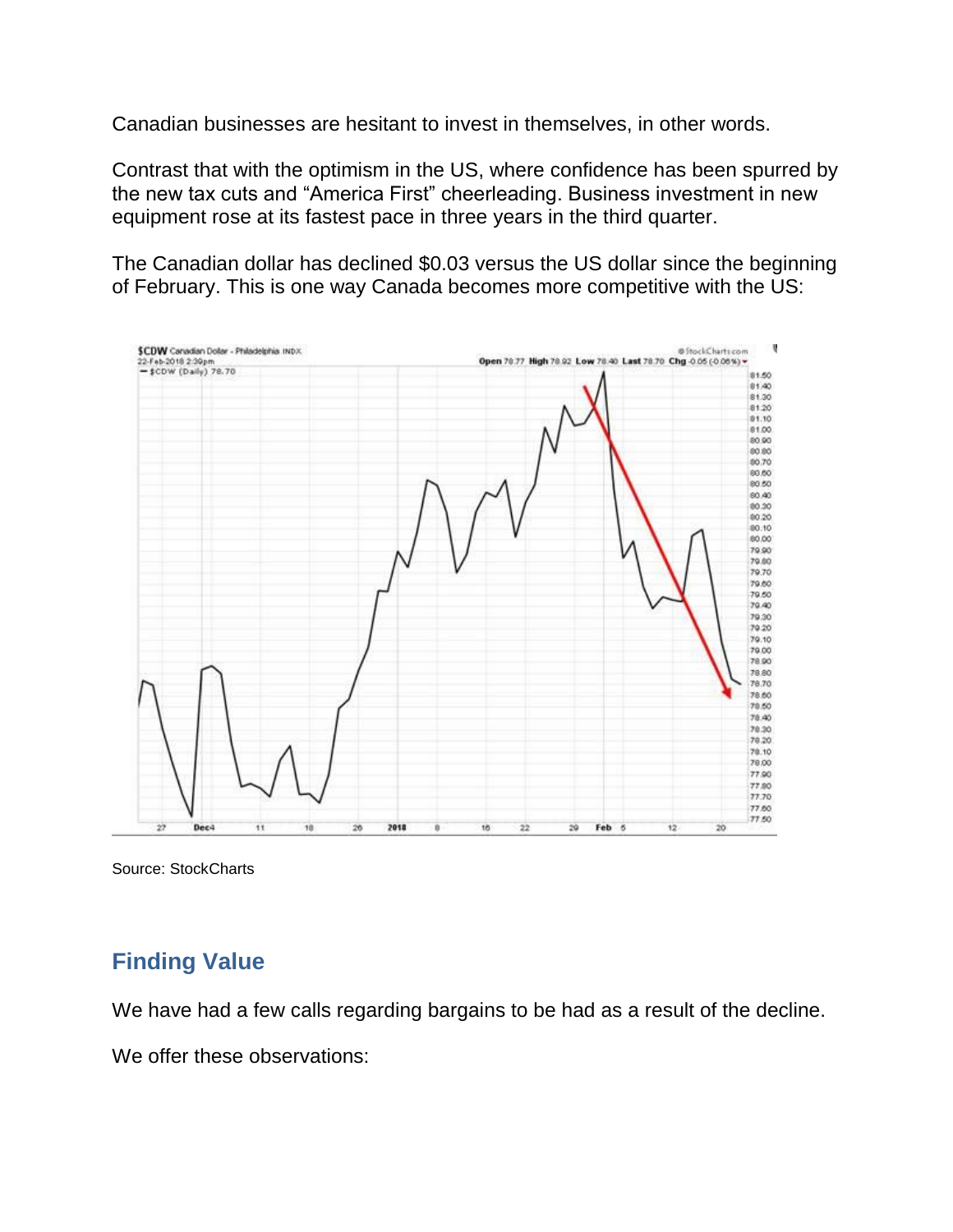- The utility and pipeline stocks in Canada are very attractive at these levels. Once the darlings of the "low interest rates forever" crowd, they have been shunned for months. Fortis (**TSX FTS**), Algonquin (**TSX AQN** – the 'greenest' of the utilities), Enbridge (**TSX ENB**) and TransCanada (**TSX TRP**) are all offering dividends in the 4-6% range today.
- The growth stocks of the last decade, the so-called FANG stocks Facebook (**NASDAQ FB**), Amazon (**NASDAQ AMZN**), Netflix (**NASDAQ NFLX**), Alphabet (**NASDAQ GOOGL**) – have slowed somewhat. A few are making new highs, but some, such as Facebook, are the same price they were six months ago. For now, they remain the leaders of the market. We favour cheaper technology titans, such as Apple (**NASDAQ AAPL**) and Intel (**NASDAQ INTC**), at the moment.
- As an economy matures into its so-called "late cycle", different stocks rise. Mining, energy, and industrial stocks tend to begin outperforming. We have not yet seen the tide change, but theory suggests it eventually will.

In the mining/agriculture sector, we have been researching Nutrien (**TSX NTR**), the company formed through the merger of Potash and Agrium. It should fall into companies favoured in late-cycle investing, but check with us first. The new company just announced a 2% dividend and share buyback.

We spotted the two other interesting charts, which are shown below.

The first displays the coming shortage in copper. A new mine typically takes up to a decade to discover, finance, and prepare before first production. We can tell how much copper will be available in the years ahead by looking at new mines under construction. Since 2012, very few have been started, which means another spike in prices lies ahead starting in about 2020. Also, copper consumption is beginning to surge due to the electrification of automobiles.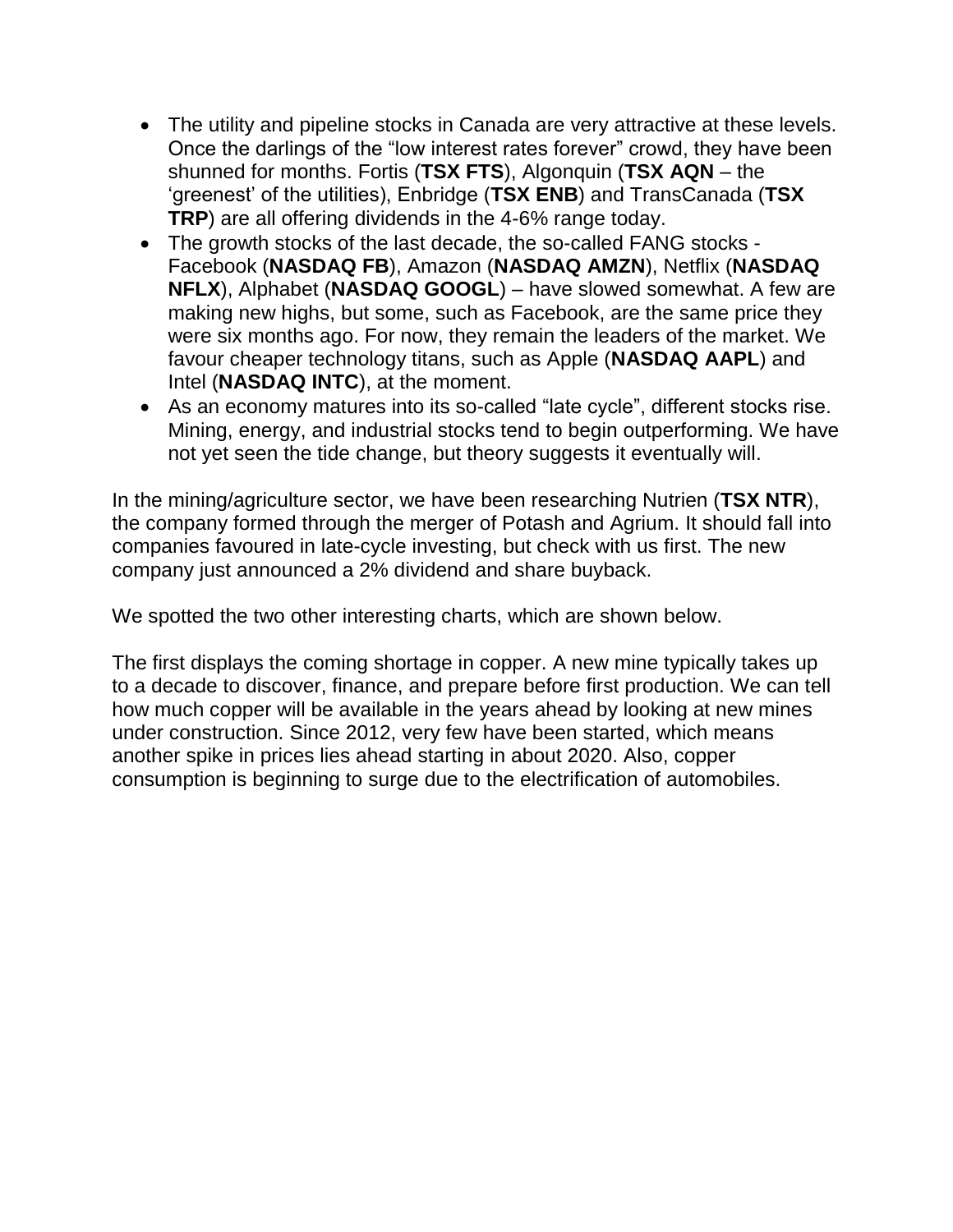

Source: Bloomberg

Gold also falls into this "late cycle" class. Gold does poorly when inflation is quiet, as it has been since 2011. That changed about a year ago: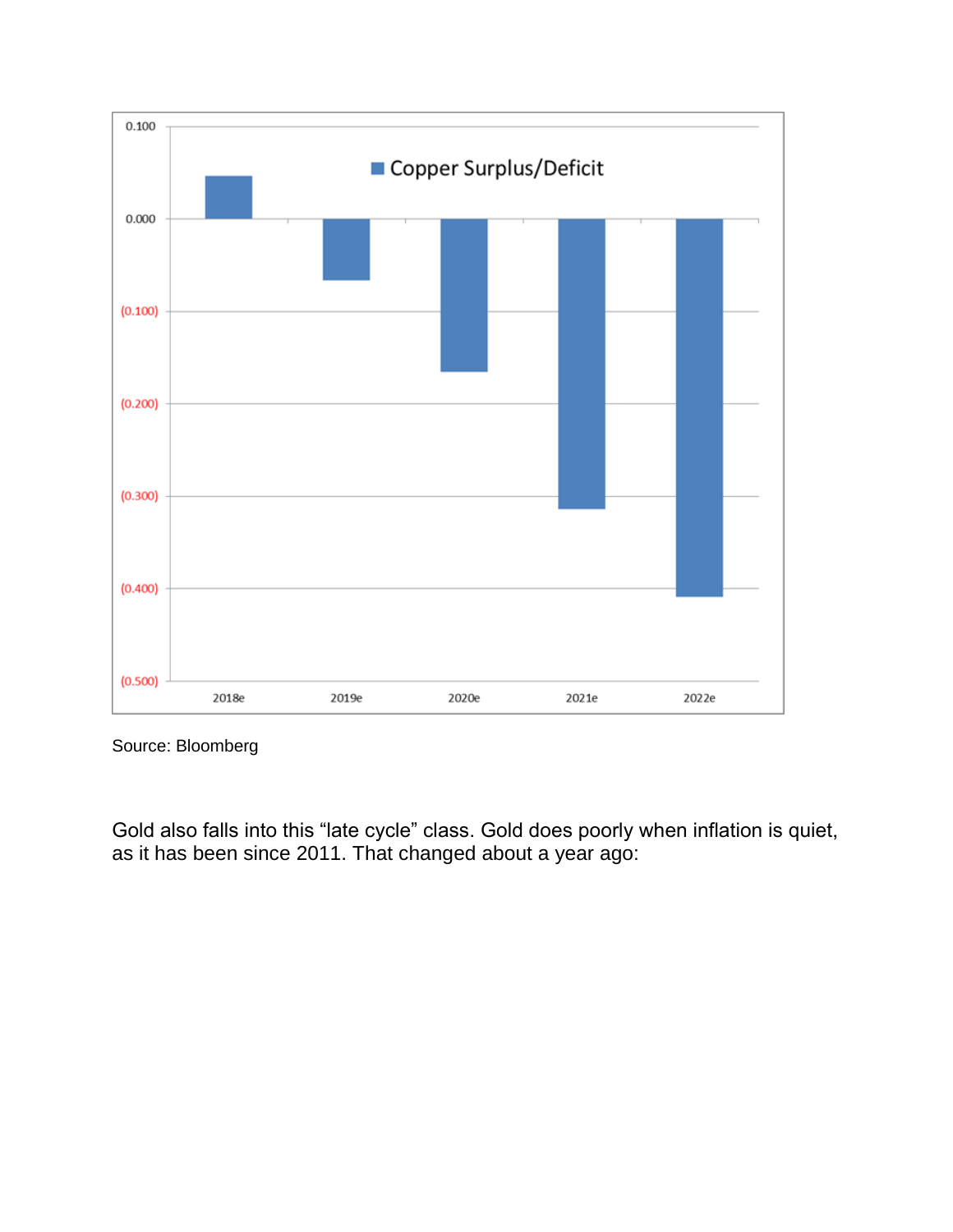

# *Thank you for your referrals this month! They are always handled with great care and discretion.*

## **Thoughts for the Curious Person**

Working in the financial services industry is like living inside a candy store for a curious person. There is so much information about new companies growing, old firms struggling, new trends, and fantastic new technologies.

Here are four very interesting items that we noticed just this week:

- 1. Japan has been known as the fastest-aging country in the world. Well, not any more. After declining for over 20 years, Japan's fertility rate began rising after 2008. Japan's fertility rate of 1.42 babies per woman is now the highest since 1996. Go Japan! This puts them neck-and-neck with Italy and Greece, and now ahead of Poland and Singapore. Canada is at 1.60 babies per woman and the US at 1.84. The world leader is Nigeria at 5 babies per woman (source: Ned Davis Research).
- 2. A company in Canada just drilled the longest well in our history. Ensign Energy Services (**TSX ESI**) drilled a well almost 8km long (7,770m) for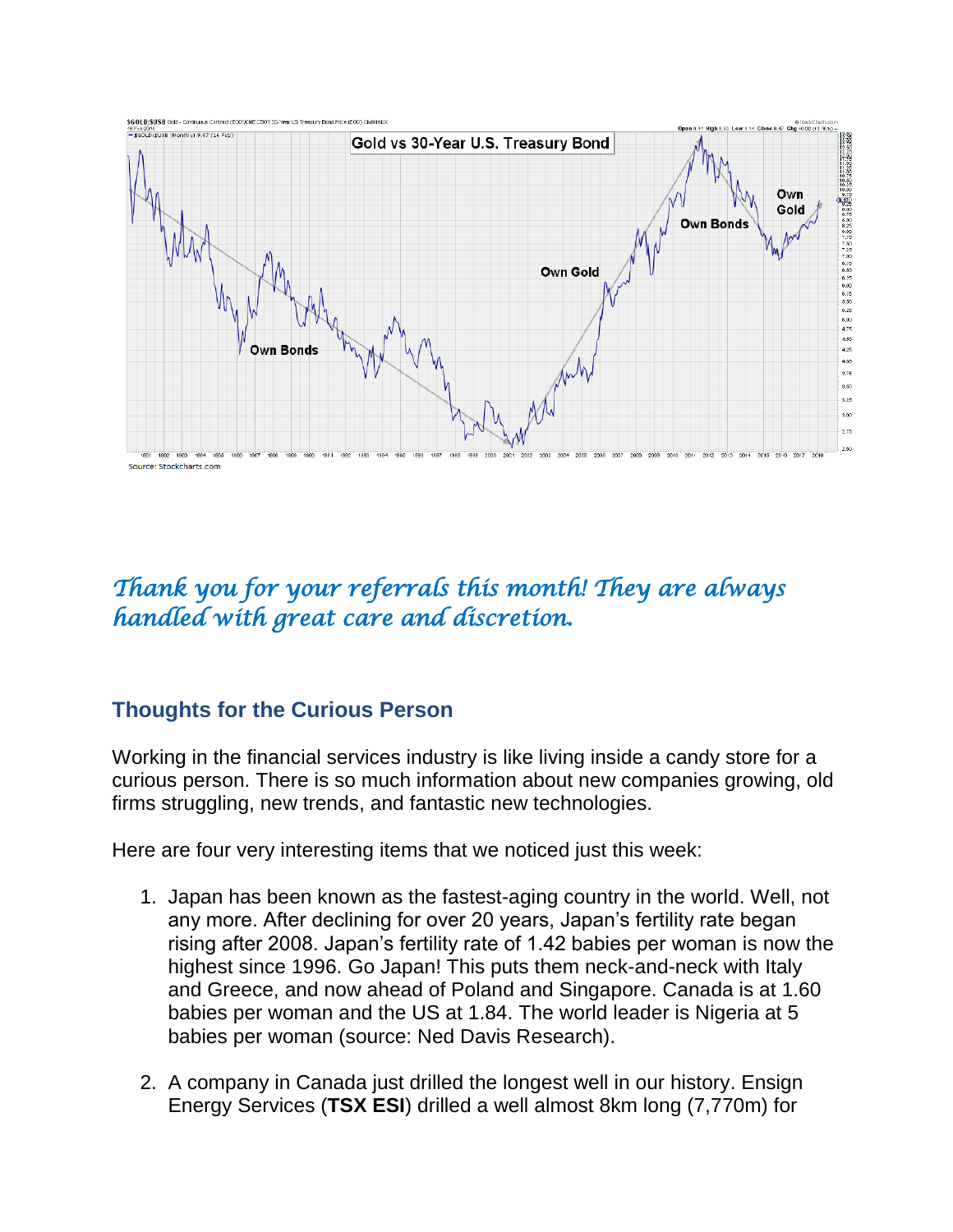Shell in the Duvernay shale beds. The hole went down 3.2km and then sideways for another 4.5km (about 2.8 miles). Not only was the length incredible, but it took just 14 days to complete.

- 3. We have packed on a lot of debt, but few notice because it has become so affordable. In 2007, the US national debt was \$9 trillion. At an average interest rate of 4.75%, this cost the taxpayer \$425 billion per year in interest. Today, the national debt is US \$20.5 trillion, financed at an average rate of 2.25%. This costs the taxpayer about \$460 billion per year. The US (and Canada is similar) has added an extra \$11.5 trillion in debt "for free"! What happens when rates rise too far? (source: Larry McDonald).
- 4. Despite billions spent on public transportation, ridership has declined annually in cities from Houston to Portland. People want to go where they want, when they want, in privacy. Public ridership is changing faster due to the rise of ride-sharing services like Uber and Lyft, but will be completely upended by autonomous vehicles. Roy Amara, the late president of the Institute for the Future said, "We tend to overestimate the effect of a technology in the short run and underestimate the effect in the long run. *Self-driving cars are as much of a paradigm shift as the invention of the telephone*, and we all need to get prepared for the ride of our lives." (source: Forbes). The ability for seniors to stay in their homes, and millennials to own their own homes because autonomous cars can drive them to work, could mean a huge shift of people back to the suburbs from the downtown cores. The most optimistic forecasts suggest most cars will be autonomous by 2030 – just 12 years away.

#### **<http://www.raymondjames.ca/siluchhill/>**

We thank you for your business and your referrals and we hope you find our site user friendly and informative. We would welcome your comments.

#### **How to contact us:**

[paul.siluch@raymondjames.ca](https://owa-kel.raymondjames.ca/owa/redir.aspx?SURL=z0BxOCXDlQ-Aad1f_a9igaARxm5Rd1VXE7UcmD4mZ3IZiacj7DPTCG0AYQBpAGwAdABvADoAcABhAHUAbAAuAHMAaQBsAHUAYwBoAEAAcgBhAHkAbQBvAG4AZABqAGEAbQBlAHMALgBjAGEA&URL=mailto%3apaul.siluch%40raymondjames.ca) [lisa.hill@raymondjames.ca](https://owa-kel.raymondjames.ca/owa/redir.aspx?SURL=glaBgdTdxPMFpiw4eumg-PzZXpo9vJyObrXLs1TKtIAZiacj7DPTCG0AYQBpAGwAdABvADoAbABpAHMAYQAuAGgAaQBsAGwAQAByAGEAeQBtAG8AbgBkAGoAYQBtAGUAcwAuAGMAYQA.&URL=mailto%3alisa.hill%40raymondjames.ca) [peter.mazzoni@raymondjames.ca](https://owa-kel.raymondjames.ca/owa/redir.aspx?SURL=3c7mDL9-cZxYXt7CvkOu20QVFy1WCaDQxUZ3BQE6vecZiacj7DPTCG0AYQBpAGwAdABvADoAcABlAHQAZQByAC4AbQBhAHoAegBvAG4AaQBAAHIAYQB5AG0AbwBuAGQAagBhAG0AZQBzAC4AYwBhAA..&URL=mailto%3apeter.mazzoni%40raymondjames.ca)

(250) 405-2417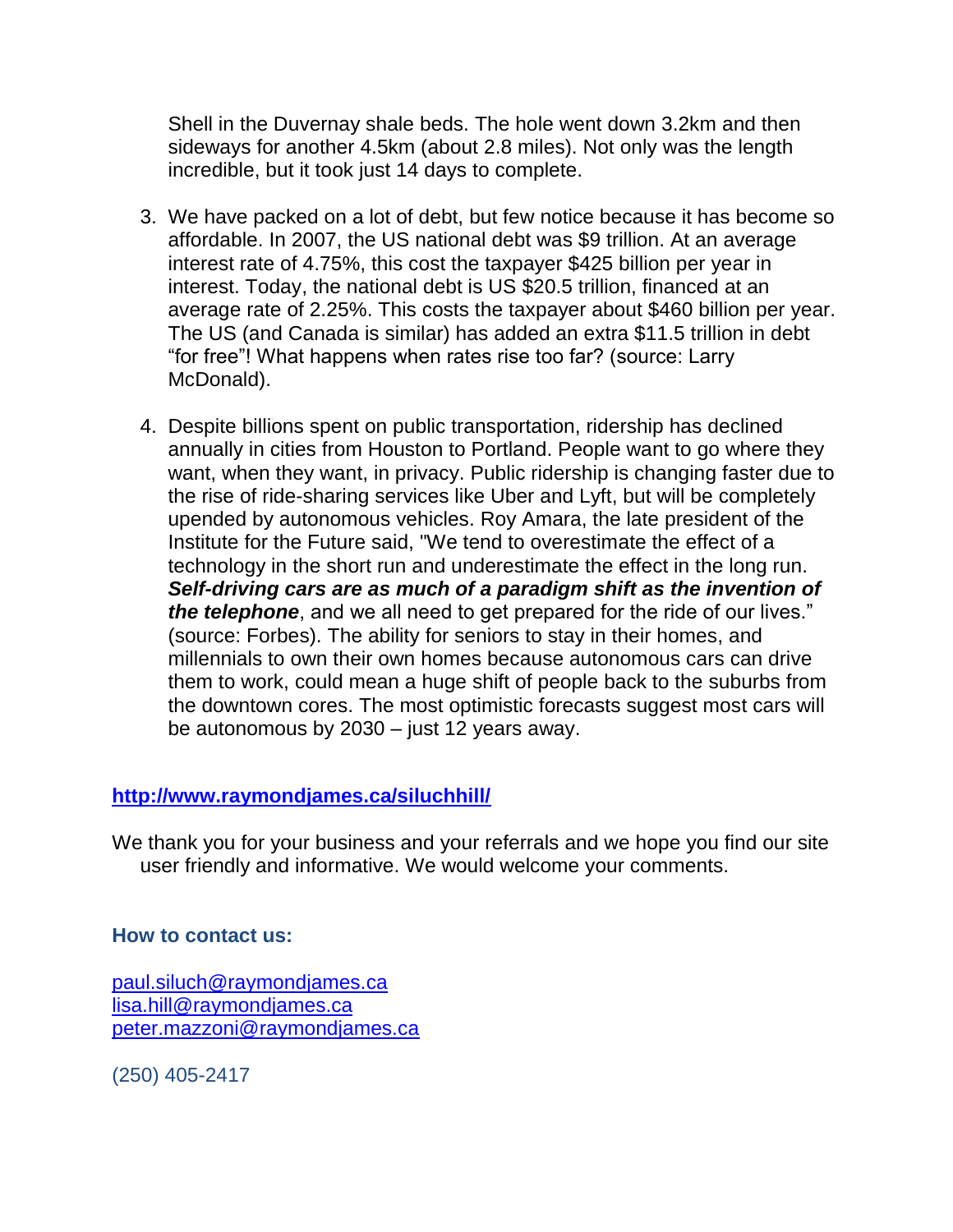#### *Disclaimers*

*[The information contained in this newsletter was obtained from sources believed to be reliable, however, we cannot](https://owa-kel.raymondjames.ca/owa/redir.aspx?SURL=z0BxOCXDlQ-Aad1f_a9igaARxm5Rd1VXE7UcmD4mZ3IZiacj7DPTCG0AYQBpAGwAdABvADoAcABhAHUAbAAuAHMAaQBsAHUAYwBoAEAAcgBhAHkAbQBvAG4AZABqAGEAbQBlAHMALgBjAGEA&URL=mailto%3apaul.siluch%40raymondjames.ca)  represent that it is accurate or complete. [It is provided as a general source of information and should not be](https://owa-kel.raymondjames.ca/owa/redir.aspx?SURL=z0BxOCXDlQ-Aad1f_a9igaARxm5Rd1VXE7UcmD4mZ3IZiacj7DPTCG0AYQBpAGwAdABvADoAcABhAHUAbAAuAHMAaQBsAHUAYwBoAEAAcgBhAHkAbQBvAG4AZABqAGEAbQBlAHMALgBjAGEA&URL=mailto%3apaul.siluch%40raymondjames.ca)  [considered personal investment advice or solicitation to buy or sell securities.](https://owa-kel.raymondjames.ca/owa/redir.aspx?SURL=z0BxOCXDlQ-Aad1f_a9igaARxm5Rd1VXE7UcmD4mZ3IZiacj7DPTCG0AYQBpAGwAdABvADoAcABhAHUAbAAuAHMAaQBsAHUAYwBoAEAAcgBhAHkAbQBvAG4AZABqAGEAbQBlAHMALgBjAGEA&URL=mailto%3apaul.siluch%40raymondjames.ca) The views expressed are those of the [authors, Paul Siluch and Lisa Hill, and not necessarily those of Raymond James Ltd.](https://owa-kel.raymondjames.ca/owa/redir.aspx?SURL=z0BxOCXDlQ-Aad1f_a9igaARxm5Rd1VXE7UcmD4mZ3IZiacj7DPTCG0AYQBpAGwAdABvADoAcABhAHUAbAAuAHMAaQBsAHUAYwBoAEAAcgBhAHkAbQBvAG4AZABqAGEAbQBlAHMALgBjAGEA&URL=mailto%3apaul.siluch%40raymondjames.ca) Commissions, trailing [commissions, management fees and expenses all may be associated with mutual funds.](https://owa-kel.raymondjames.ca/owa/redir.aspx?SURL=z0BxOCXDlQ-Aad1f_a9igaARxm5Rd1VXE7UcmD4mZ3IZiacj7DPTCG0AYQBpAGwAdABvADoAcABhAHUAbAAuAHMAaQBsAHUAYwBoAEAAcgBhAHkAbQBvAG4AZABqAGEAbQBlAHMALgBjAGEA&URL=mailto%3apaul.siluch%40raymondjames.ca) Please read the prospectus before investing. [The indicated rates of return are the historical annual compounded total returns including changes](https://owa-kel.raymondjames.ca/owa/redir.aspx?SURL=z0BxOCXDlQ-Aad1f_a9igaARxm5Rd1VXE7UcmD4mZ3IZiacj7DPTCG0AYQBpAGwAdABvADoAcABhAHUAbAAuAHMAaQBsAHUAYwBoAEAAcgBhAHkAbQBvAG4AZABqAGEAbQBlAHMALgBjAGEA&URL=mailto%3apaul.siluch%40raymondjames.ca)  [in unit value and reinvestment of all distributions and do not take into account sales, redemption, distribution or](https://owa-kel.raymondjames.ca/owa/redir.aspx?SURL=z0BxOCXDlQ-Aad1f_a9igaARxm5Rd1VXE7UcmD4mZ3IZiacj7DPTCG0AYQBpAGwAdABvADoAcABhAHUAbAAuAHMAaQBsAHUAYwBoAEAAcgBhAHkAbQBvAG4AZABqAGEAbQBlAHMALgBjAGEA&URL=mailto%3apaul.siluch%40raymondjames.ca)  [optional charges or income taxes payable by any security holder that would have reduced returns. Mutual funds are](https://owa-kel.raymondjames.ca/owa/redir.aspx?SURL=z0BxOCXDlQ-Aad1f_a9igaARxm5Rd1VXE7UcmD4mZ3IZiacj7DPTCG0AYQBpAGwAdABvADoAcABhAHUAbAAuAHMAaQBsAHUAYwBoAEAAcgBhAHkAbQBvAG4AZABqAGEAbQBlAHMALgBjAGEA&URL=mailto%3apaul.siluch%40raymondjames.ca)  [not guaranteed, their values change frequently and past performance may not be repeated.](https://owa-kel.raymondjames.ca/owa/redir.aspx?SURL=z0BxOCXDlQ-Aad1f_a9igaARxm5Rd1VXE7UcmD4mZ3IZiacj7DPTCG0AYQBpAGwAdABvADoAcABhAHUAbAAuAHMAaQBsAHUAYwBoAEAAcgBhAHkAbQBvAG4AZABqAGEAbQBlAHMALgBjAGEA&URL=mailto%3apaul.siluch%40raymondjames.ca) This newsletter is [intended for distribution only in those jurisdictions where Raymond James Ltd. is registered as a dealer in](https://owa-kel.raymondjames.ca/owa/redir.aspx?SURL=z0BxOCXDlQ-Aad1f_a9igaARxm5Rd1VXE7UcmD4mZ3IZiacj7DPTCG0AYQBpAGwAdABvADoAcABhAHUAbAAuAHMAaQBsAHUAYwBoAEAAcgBhAHkAbQBvAG4AZABqAGEAbQBlAHMALgBjAGEA&URL=mailto%3apaul.siluch%40raymondjames.ca)  securities. [Any distribution or dissemination of this newsletter in any other jurisdiction is strictly prohibited.](https://owa-kel.raymondjames.ca/owa/redir.aspx?SURL=z0BxOCXDlQ-Aad1f_a9igaARxm5Rd1VXE7UcmD4mZ3IZiacj7DPTCG0AYQBpAGwAdABvADoAcABhAHUAbAAuAHMAaQBsAHUAYwBoAEAAcgBhAHkAbQBvAG4AZABqAGEAbQBlAHMALgBjAGEA&URL=mailto%3apaul.siluch%40raymondjames.ca) This [newsletter is not intended for nor should it be distributed to any person in the USA. Raymond James Ltd. is a member](https://owa-kel.raymondjames.ca/owa/redir.aspx?SURL=z0BxOCXDlQ-Aad1f_a9igaARxm5Rd1VXE7UcmD4mZ3IZiacj7DPTCG0AYQBpAGwAdABvADoAcABhAHUAbAAuAHMAaQBsAHUAYwBoAEAAcgBhAHkAbQBvAG4AZABqAGEAbQBlAHMALgBjAGEA&URL=mailto%3apaul.siluch%40raymondjames.ca)  [of the Canadian Investor Protection Fund.](https://owa-kel.raymondjames.ca/owa/redir.aspx?SURL=z0BxOCXDlQ-Aad1f_a9igaARxm5Rd1VXE7UcmD4mZ3IZiacj7DPTCG0AYQBpAGwAdABvADoAcABhAHUAbAAuAHMAaQBsAHUAYwBoAEAAcgBhAHkAbQBvAG4AZABqAGEAbQBlAHMALgBjAGEA&URL=mailto%3apaul.siluch%40raymondjames.ca)* 

*Raymond James [does not accept orders and/or instructions regarding your account by e-mail, voice mail, fax or any](https://owa-kel.raymondjames.ca/owa/redir.aspx?SURL=z0BxOCXDlQ-Aad1f_a9igaARxm5Rd1VXE7UcmD4mZ3IZiacj7DPTCG0AYQBpAGwAdABvADoAcABhAHUAbAAuAHMAaQBsAHUAYwBoAEAAcgBhAHkAbQBvAG4AZABqAGEAbQBlAHMALgBjAGEA&URL=mailto%3apaul.siluch%40raymondjames.ca)  alternate method. [Transactional details do not supersede normal trade confirmations or statements.](https://owa-kel.raymondjames.ca/owa/redir.aspx?SURL=z0BxOCXDlQ-Aad1f_a9igaARxm5Rd1VXE7UcmD4mZ3IZiacj7DPTCG0AYQBpAGwAdABvADoAcABhAHUAbAAuAHMAaQBsAHUAYwBoAEAAcgBhAHkAbQBvAG4AZABqAGEAbQBlAHMALgBjAGEA&URL=mailto%3apaul.siluch%40raymondjames.ca) E-mail sent [through the Internet is not secure or confidential.](https://owa-kel.raymondjames.ca/owa/redir.aspx?SURL=z0BxOCXDlQ-Aad1f_a9igaARxm5Rd1VXE7UcmD4mZ3IZiacj7DPTCG0AYQBpAGwAdABvADoAcABhAHUAbAAuAHMAaQBsAHUAYwBoAEAAcgBhAHkAbQBvAG4AZABqAGEAbQBlAHMALgBjAGEA&URL=mailto%3apaul.siluch%40raymondjames.ca) We reserve the right to monitor all e-mail.*

*[Any information provided in this e-mail has been prepared from sources believed to be reliable, but is not guaranteed](https://owa-kel.raymondjames.ca/owa/redir.aspx?SURL=z0BxOCXDlQ-Aad1f_a9igaARxm5Rd1VXE7UcmD4mZ3IZiacj7DPTCG0AYQBpAGwAdABvADoAcABhAHUAbAAuAHMAaQBsAHUAYwBoAEAAcgBhAHkAbQBvAG4AZABqAGEAbQBlAHMALgBjAGEA&URL=mailto%3apaul.siluch%40raymondjames.ca)  by Raymond James [and is not a complete summary or statement of all available data necessary for making an](https://owa-kel.raymondjames.ca/owa/redir.aspx?SURL=z0BxOCXDlQ-Aad1f_a9igaARxm5Rd1VXE7UcmD4mZ3IZiacj7DPTCG0AYQBpAGwAdABvADoAcABhAHUAbAAuAHMAaQBsAHUAYwBoAEAAcgBhAHkAbQBvAG4AZABqAGEAbQBlAHMALgBjAGEA&URL=mailto%3apaul.siluch%40raymondjames.ca)  investment decision. [Any information provided is for informational purposes only and does not constitute a](https://owa-kel.raymondjames.ca/owa/redir.aspx?SURL=z0BxOCXDlQ-Aad1f_a9igaARxm5Rd1VXE7UcmD4mZ3IZiacj7DPTCG0AYQBpAGwAdABvADoAcABhAHUAbAAuAHMAaQBsAHUAYwBoAEAAcgBhAHkAbQBvAG4AZABqAGEAbQBlAHMALgBjAGEA&URL=mailto%3apaul.siluch%40raymondjames.ca)  recommendation. Raymond James [and its employees may own options, rights or warrants to purchase any of the](https://owa-kel.raymondjames.ca/owa/redir.aspx?SURL=z0BxOCXDlQ-Aad1f_a9igaARxm5Rd1VXE7UcmD4mZ3IZiacj7DPTCG0AYQBpAGwAdABvADoAcABhAHUAbAAuAHMAaQBsAHUAYwBoAEAAcgBhAHkAbQBvAG4AZABqAGEAbQBlAHMALgBjAGEA&URL=mailto%3apaul.siluch%40raymondjames.ca)  securities mentioned in e-mail. [This e-mail is intended only for the person or entity to which it is addressed and may](https://owa-kel.raymondjames.ca/owa/redir.aspx?SURL=z0BxOCXDlQ-Aad1f_a9igaARxm5Rd1VXE7UcmD4mZ3IZiacj7DPTCG0AYQBpAGwAdABvADoAcABhAHUAbAAuAHMAaQBsAHUAYwBoAEAAcgBhAHkAbQBvAG4AZABqAGEAbQBlAHMALgBjAGEA&URL=mailto%3apaul.siluch%40raymondjames.ca)  contain confidential and/or privileged material. [Any review, retransmission, dissemination or other use of, or taking of](https://owa-kel.raymondjames.ca/owa/redir.aspx?SURL=z0BxOCXDlQ-Aad1f_a9igaARxm5Rd1VXE7UcmD4mZ3IZiacj7DPTCG0AYQBpAGwAdABvADoAcABhAHUAbAAuAHMAaQBsAHUAYwBoAEAAcgBhAHkAbQBvAG4AZABqAGEAbQBlAHMALgBjAGEA&URL=mailto%3apaul.siluch%40raymondjames.ca)  [any action in reliance upon, this information by persons or entities other than the intended recipient is prohibited.](https://owa-kel.raymondjames.ca/owa/redir.aspx?SURL=z0BxOCXDlQ-Aad1f_a9igaARxm5Rd1VXE7UcmD4mZ3IZiacj7DPTCG0AYQBpAGwAdABvADoAcABhAHUAbAAuAHMAaQBsAHUAYwBoAEAAcgBhAHkAbQBvAG4AZABqAGEAbQBlAHMALgBjAGEA&URL=mailto%3apaul.siluch%40raymondjames.ca)*

*This email newsletter may provide links to other Internet sites for the convenience of users. Raymond James Ltd. is not responsible for the availability or content of these external sites, nor does Raymond James Ltd endorse, warrant or guarantee the products, services or information described or offered at these other Internet sites. Users cannot assume that the external sites will abide by the same Privacy Policy which Raymond James Ltd adheres to.*

*Commissions, trailing commissions, management fees and expenses all may be associated with mutual fund investments. Please read the prospectus before investing. There can be no assurances that the fund will be able to maintain its net asset value per security at a constant amount or that the full amount of your investment in the fund will be returned to you. Mutual funds and other securities are not insured nor guaranteed, their values change frequently and past performance may not be repeated.*

*Ensign Energy Services Inc. - The analyst and/or associate has viewed the material operations of ESI. Algonquin Power & Utilities - Raymond James Ltd. has received compensation for investment banking services within the last 12 months with respect to AQN. Fortis - Raymond James Ltd. or its affiliates expects to receive or intends to seek compensation for investment* 

*banking services from Fortis within the next three months. Nutrien Ltd. - The analyst and/or associate has viewed the material operations of NTR. Netflix, Inc. - Raymond James & Associates makes a market in shares of NFLX. Amazon.com, Inc. - Raymond James & Associates makes a market in shares of AMZN. Facebook, Inc. - Raymond James & Associates makes a market in shares of FB. Alphabet, Inc. - Raymond James & Associates makes a market in shares of GOOG. Apple Inc. - Raymond James & Associates makes a market in shares of AAPL. Intel Corporation - Raymond James & Associates makes a market in shares of INTC.*

#### *[Prices shown are as of close February 23rd, 2018.](https://owa-kel.raymondjames.ca/owa/redir.aspx?SURL=z0BxOCXDlQ-Aad1f_a9igaARxm5Rd1VXE7UcmD4mZ3IZiacj7DPTCG0AYQBpAGwAdABvADoAcABhAHUAbAAuAHMAaQBsAHUAYwBoAEAAcgBhAHkAbQBvAG4AZABqAGEAbQBlAHMALgBjAGEA&URL=mailto%3apaul.siluch%40raymondjames.ca)*

*You are receiving this message because our records indicate that you have requested this information. If you no longer wish to receive research from Raymond James, please reply to this message with unsubscribe in the subject line and include your name and/or company name in the message. Additional Risk and Disclosure information, as well as more information on the Raymond James rating system and suitability categories, is available at [www.rjcapitalmarkets.com/Disclosures/Index.](https://owa-kel.raymondjames.ca/owa/redir.aspx?SURL=xhOB4gpVfLOskwdkUL9L2f18Fq4IG2rgvMfuIIX7BlwZiacj7DPTCGgAdAB0AHAAOgAvAC8AdwB3AHcALgByAGoAYwBhAHAAaQB0AGEAbABtAGEAcgBrAGUAdABzAC4AYwBvAG0ALwBEAGkAcwBjAGwAbwBzAHUAcgBlAHMALwBJAG4AZABlAHgA&URL=http%3a%2f%2fwww.rjcapitalmarkets.com%2fDisclosures%2fIndex)*